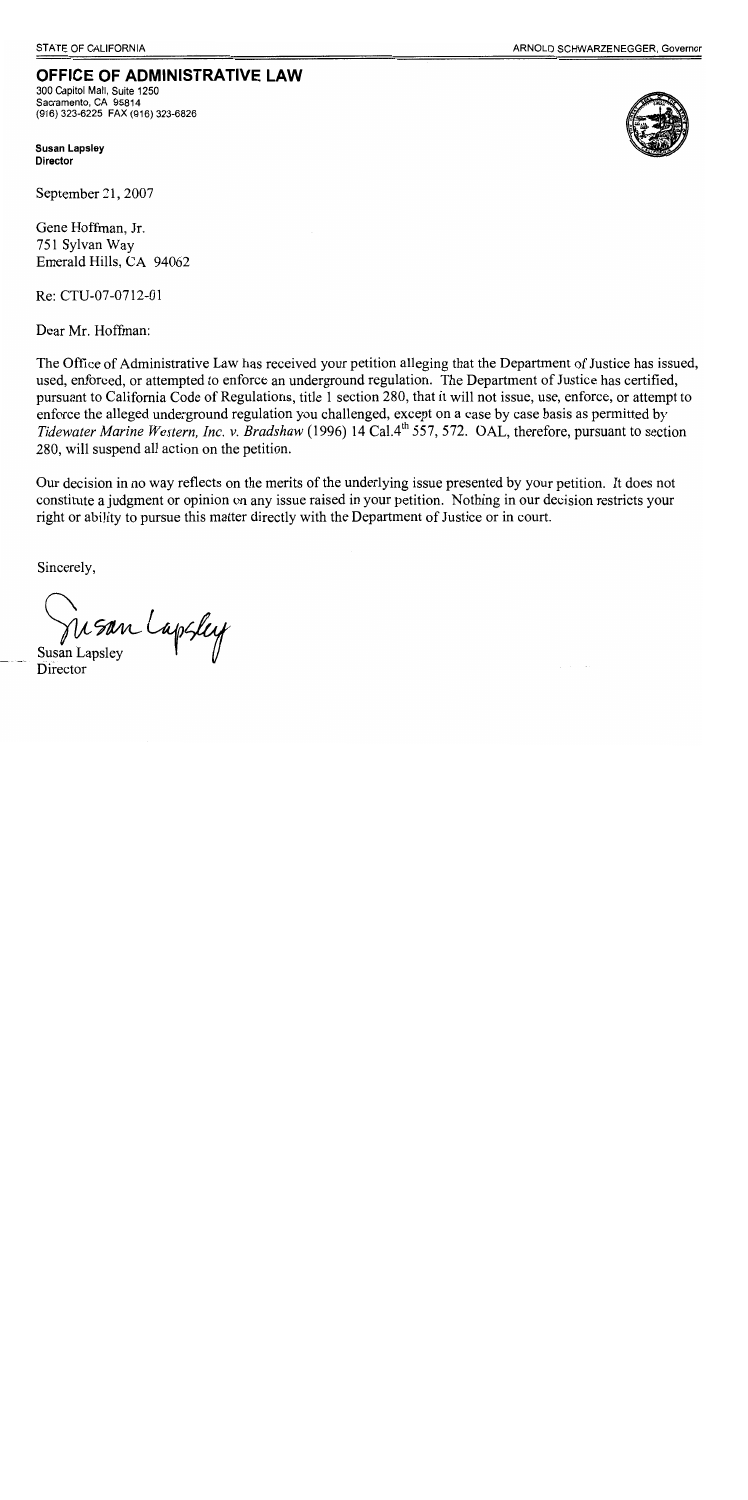#### **CERTIFICATION**

ぶけ 応急

I, EDMUND G. BROWN Jr., Attorney General, hereby certify:

 $2001$  SEP 21 PM 3:16

- The California Department of Justice received notice that Gene Hoffman, Jr. had filed a.  $1.$ petition with the Office of Administrative Law (OAL) alleging that a document entitled. ihte "Important Notice" which was posted on the website maintained by the Bureau of Firearms within the California Department of Justice constituted an "underground regulation." A copy of the petition is attached hereto as Exhibit A.
- The California Department of Justice will not issue, use, enforce, or attempt to enforce  $2.$ the policy at issue as a rule of general application, but reserves the right to interpret the law in any case that may arise in the course of a case-specific adjudication, as authorized in Tidewater Marine Western, Inc. v. Bradshaw (1996) 14 Cal.4th 557, 572.

**EDMUND** 

Attorney General

subur **DATED**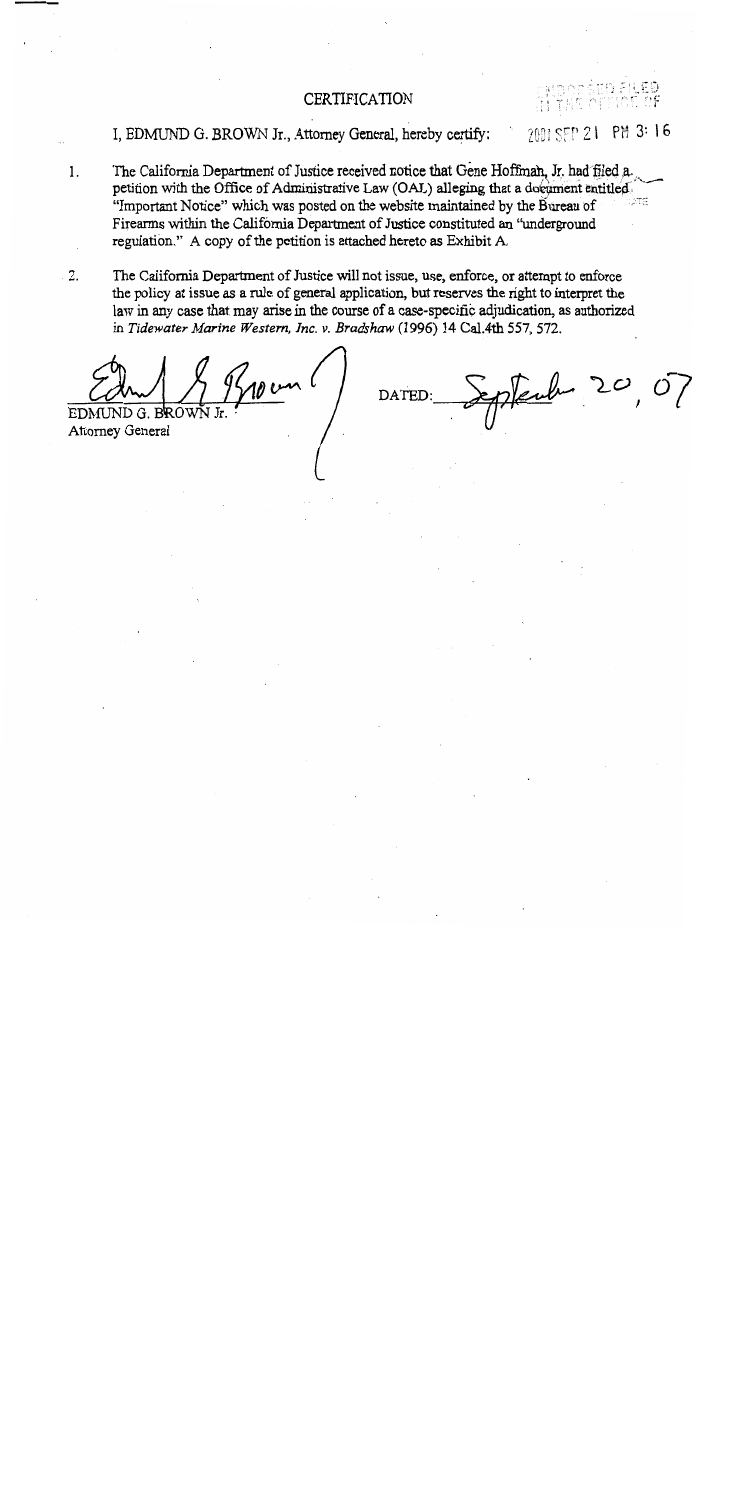Office of Administrative Law 300 Capitol Mall, Suite 1250 Sacramento, CA 95814

Attention: Chapter 2 Compliance Unit

#### **Petition to the Office of Administrative Law**

- Re: ""IMPORTANT NOTICE" California Department of Justice Information Regarding the Sale/Possession of Unnamed AR-15/AK 47 'Series' Firearms"
- From: Gene Hoffman, Jr.

Date: July 11, 2007

#### **1. Identifying Information:**

Gene Hoffman, Jr. 751 Sylvan Way Emerald Hills, CA 94062 650-XXX-XXXX [hoffmang@hoffmang.com](mailto:hoffmang@hoffmang.com)

#### **2. State agency or department being challenged:**

California Department of Justice, Bureau of Firearms ("BOF")

#### **3. Description of the Underground Regulation and the Department Action By Which it was Issued**

A document entitled "*IMPORTANT NOTICE California Department of Justice Information Regarding the Sale/Possession of Unnamed AR-15/AK 47 'Series' Firearms*" available from the California Department of Justice, Bureau of Firearms homepage and more specifically located at: <http://ag.ca.gov/firearms/forms/pdf/AWpolicyrev4.pdf> (Attachment A hereto) (hereinafter, "Important Notice") published on or about May 9, 2006.

**4. The Legal basis for believing that the guideline, criterion, bulletin, provision in a manual, instruction, order, standard of general application, or other rule or procedure is a regulation as defined in Section 11342.600 of the Government Code and that no express statutory exemption to the requirements of the APA is applicable:**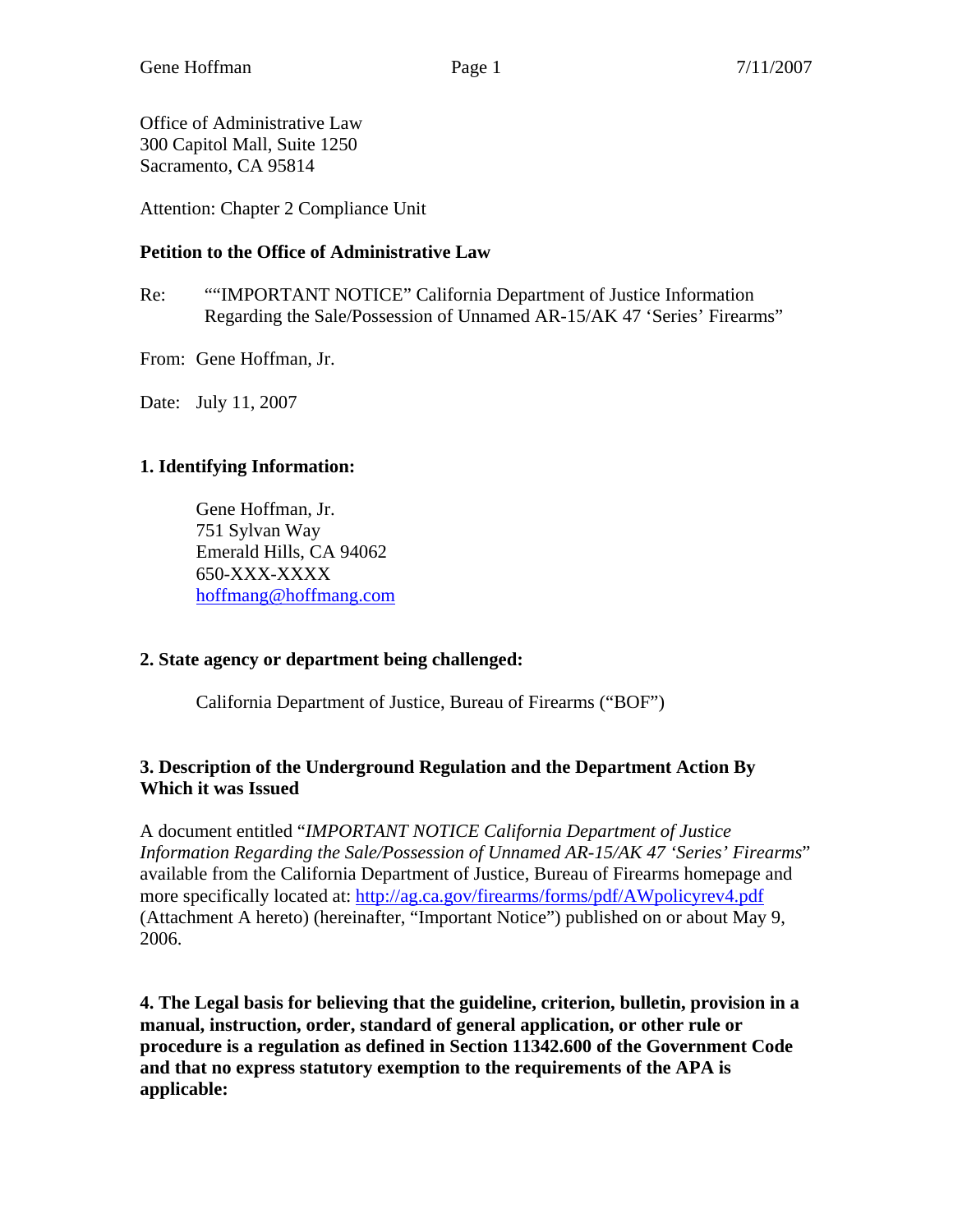The California Administrative Procedure Act, California Government Code §11400 et seq., defines "regulation" to mean "every rule, regulation, order, or standard of general application . . . adopted by any state agency to implement, interpret, or make specific the law enforced or administered by it . . . ." §11342.600.

Furthermore, "[a] regulation subject to the APA . . . has two principal identifying characteristics. . . . First, the agency must **intend its rule to apply generally**, rather than in a specific case. The rule need not, however, apply universally; a rule applies generally so long as it declares how a certain class of cases will be decided. . . . Second, the rule must '**implement, interpret, or make specific** the law enforced or administered by the agency, or govern the agency's procedure.' " *Tidewater Marine Western, Inc. v. Bradshaw*, 14 Cal. 4th 557, 571 (1996) (emphasis added) (internal citations omitted).

#### *A) The "Important Notice" is a Regulation*

The "Important Notice" is a "regulation" within the meaning of §11342.600, as it purports to generally inform law enforcement officials, firearm dealers and the public of requirements of Penal Code  $$12276.1$  $$12276.1$  $$12276.1$  and 11 C.C.R. 5469.<sup>1</sup>

#### *B) The "Important Notice" Applies Generally*

This rule applies generally, since it applies to all owners and sellers of semi automatic centerfire rifles in the State, therefore satisfying the first element of *Tidewater*. [2](#page-3-1)

#### *C) The "Important Notice" Purports to Implement, Interpret and Make Specific California Penal Code* § *12276.1*

The "Important Notice" is an attempt to promulgate a completely new rule that requires owners of semiautomatic centerfire rifles that are modified to be **temporarily or currently** incapable of accepting detachable magazines (and have features listed in 12276.1) to **permanently** alter their rifle or face felony criminal prosecution.[3](#page-3-2)

<span id="page-3-0"></span> 1 "**Law enforcement officials, firearm dealers and the public** should be aware that semiautomatic centerfire rifles that are modified to be temporarily incapable of accepting detachable magazines, but can be restored to accommodate detachable magazines, are assault weapons if they have any of the features listed in §12276.1(a)(1)." *"Important Notice"*, para 3 (emphasis added).

<span id="page-3-1"></span> $2^2$  The "Important Notice" purports to apply to all "[i]ndividuals who own firearms that meet the generic definition of assault weapons banned by SB 23." *Important Notice"*, para 4.

<span id="page-3-2"></span><sup>&</sup>lt;sup>3</sup> "Individuals who own firearms that meet the generic definition of assault weapons banned by SB 23 must do one of the following in order to comply with existing law: remove the features, sell the firearm (without the features), or **permanently alter** the firearm so that it cannot accept a detachable magazine." *"Important Notice"*, para 4 (emphasis added).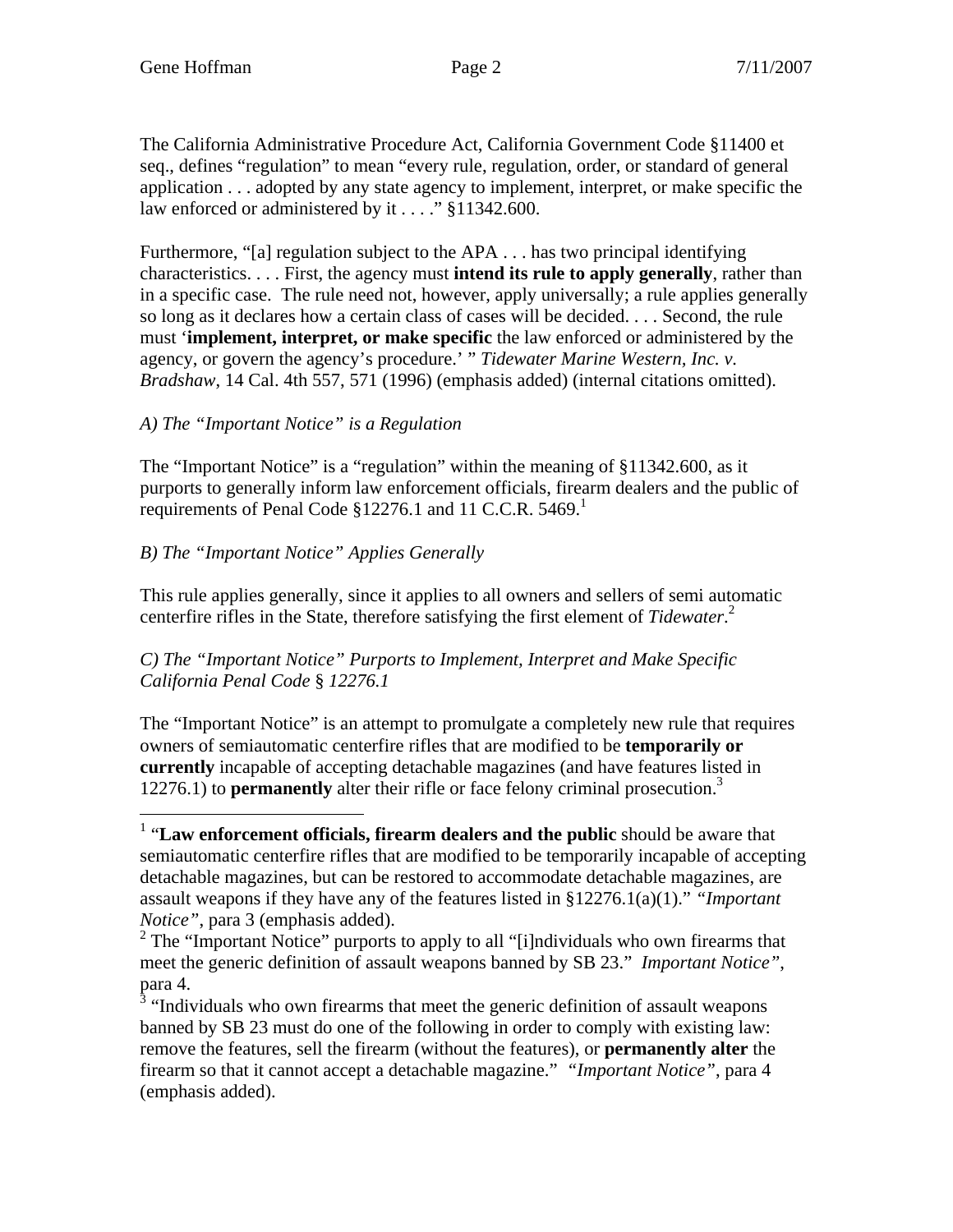The rule as stated in the "Important Notice" thus attempts to interpret and make specific<sup>[4](#page-4-0)</sup> the definition of exactly which semiautomatic centerfire rifles are prohibited in the State by Penal Code §12276.1 and 11 C.C.R. 5469, therefore satisfying the second element of *Tidewater.* 

No express APA exemption in Government Code §11340.9 applies to the "Important Notice" and there are no express exemptions to the APA for the BOF in the relevant Penal Code sections.<sup>[5](#page-4-1)</sup>

#### **5. Legal Basis for why the "Important Notice" is an underground regulation**

#### *A) Background*

In 1999, the California Legislature passed  $SB-23<sup>6</sup>$  $SB-23<sup>6</sup>$  $SB-23<sup>6</sup>$  which added a generic definition to the Assault Weapons Control Act in §12276.1 of the Penal Code. This definition hinged on whether or not a semi-automatic centerfire rifle had a "detachable magazine" **and** any of a list of prohibited features (such as a pistol grip, collapsible stock or "flash hider").

However, such prohibited features are perfectly legal under SB-23 as long as the rifle has a fixed magazine (i.e., does not have a "detachable magazine").

To further define and implement the newly enacted provisions of SB-23, the BOF (then known as The Department of Firearms) conducted a regulatory process in compliance with the APA that resulted in the enactment of 11 C.C.R. 5469 (the "2000 Rulemaking".)

Part of this rulemaking process addressed the exact definition of fixed magazine vs. "detachable magazine', as will be shown *infra*.

From 2000 to 2006, little changed regarding the enforcement of Penal Code §12276.1 and 11 C.C.R. 5469. Then, in early 2006 certain firearms enthusiasts and firearms sellers realized the implications of the combined impact of *Harrot v. County of Kings* (2001) 25 Cal.4th 1138 and the expiration of the Federal Assault Weapons Ban, on California law.

Sellers and enthusiasts realized that they could legally import, buy, sell, and assemble rifles that were very similar (but not identical) to rifles that were considered "Assault

<span id="page-4-0"></span><sup>&</sup>lt;u>.</u> 4 "A semiautomatic centerfire rifle with the **capacity to accept** a detachable magazine and any of the generic features listed in Penal Code §12276.1(a)(1) is contraband unless it was registered prior to January 1, 2001." *"Important Notice"*, para 2 (emphasis added).

<span id="page-4-1"></span> $<sup>5</sup>$  AB-2728 which passed in 2006 and became effective January 1, 2007 removed the only</sup> unrelated exception to the APA that the BOF had in the Penal Code relating to firearms.

<span id="page-4-2"></span><sup>&</sup>lt;sup>6</sup> Bill text and legislative history available at http://www.leginfo.ca.gov/cgibin/postquery?bill\_number=sb\_23&sess=9900&house=B&author=perata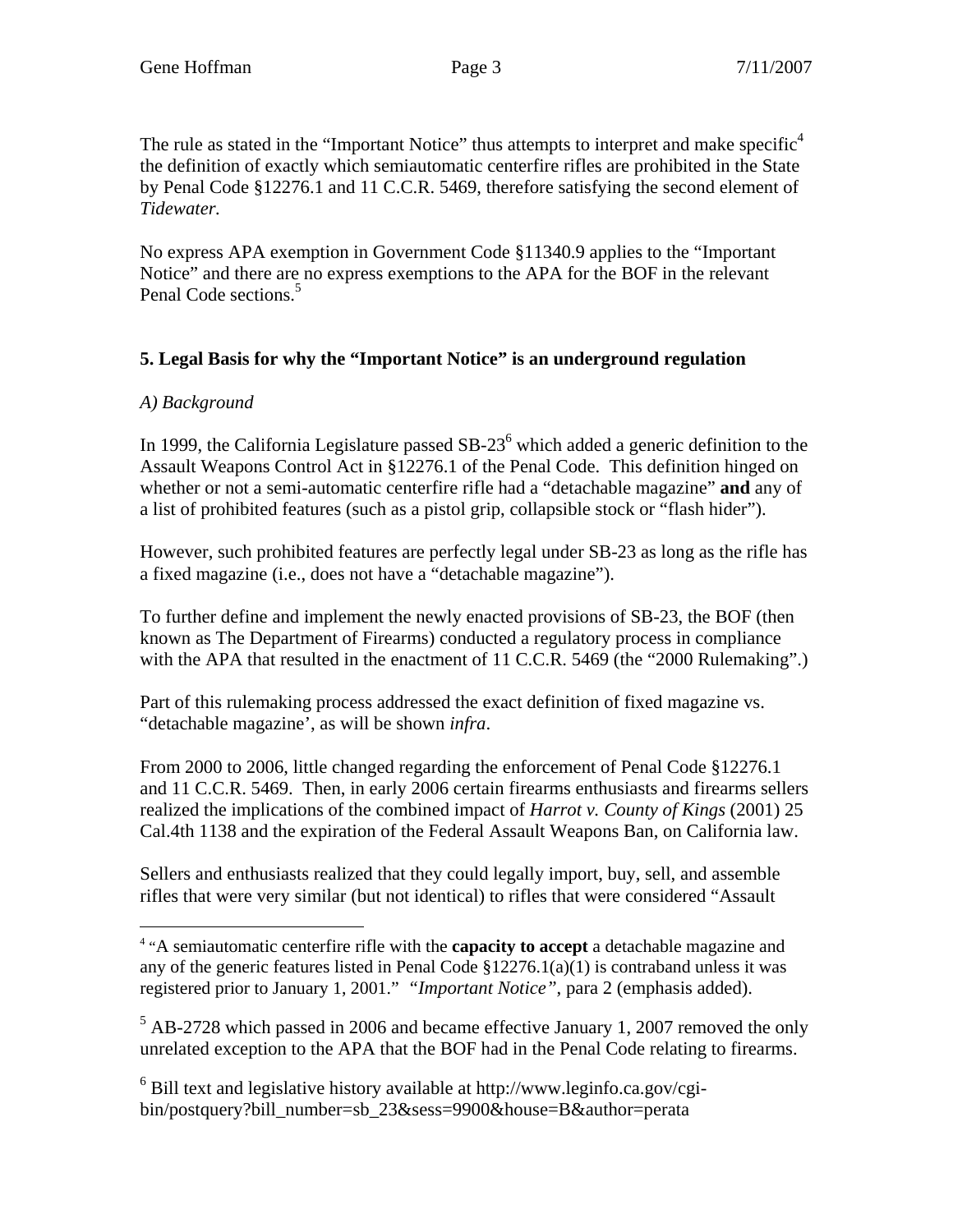Weapons" in California as long as they complied with Penal Code §12276 (so called "named assault weapons") and the feature restrictions in §12276.1 as interpreted by 11 C.C.R. 5469.

As outlined above, the feature restrictions contained in §12276.1 prohibit, e.g. pistol grips, collapsible stocks and/or flash hiders **only** on rifles that have a "**detachable magazine**," thus making the definition of what exactly constitutes a **fixed magazine** to be of paramount importance.

In an attempt to make an end-run around the plain meaning of the law that defines fixed magazines, the BOF responded to this influx of new rifles with the "Important Notice."

In effect, the "Important Notice" is an underground regulation purporting to interpret Penal Code §12276.1 and 11 C.C.R. 5469 in a way that the legislature did not intend or require, and that the BOF knows or should have known is outside of the BOF's *own previous interpretations* of Penal Code §12276.1.

In fact, the "Important Notice" substantially changes the definition of fixed magazine, thereby turning tens of thousands of firearms owners who relied on the previous definition of a fixed magazine, into felons. $<sup>7</sup>$  $<sup>7</sup>$  $<sup>7</sup>$ </sup>

*B) The Current Definition of Fixed Magazine Does Not Require "Permanent Alteration"* 

In the 2000 Rulemaking, BOF promulgated the definition of "detachable magazine" as:

(a) "detachable magazine" means any ammunition feeding device that can be removed readily from the firearm with neither disassembly of the firearm action nor use of a tool being required. A bullet or ammunition cartridge is considered a  $tool.<sup>8</sup>$  $tool.<sup>8</sup>$  $tool.<sup>8</sup>$ 

Issues with a type of rifle known as the "SKS" led to the definition of what would be considered a fixed magazine (and therefore not a "detachable magazine") rifle subject to §12276.1. The BOF stated in the *Final Statement of Reasons for the 2000 Rulemaking* (emphasis added):

Comment

 $\overline{a}$ 

A1.12 - The SKS rifle with a detachable magazine cannot be changed without using a bullet tip as a tool, thus the regulations conflict with the specific listing of SKS rifles with detachable magazines in the Roberti-Roos Assault Weapons

<span id="page-5-0"></span><sup>&</sup>lt;sup>7</sup> Penal Code §12280. (a) (1) Any person who, within this state, manufactures or causes to be manufactured, distributes, transports, or imports into the state, keeps for sale, or offers or exposes for sale, or who gives or lends any assault weapon or any .50 BMG rifle, except as provided by this chapter, is guilty of a felony, and upon conviction shall be punished by imprisonment in the state prison for four, six, or eight years.

<span id="page-5-1"></span><sup>8</sup> Title 11 California Code of Regulations 5469 (a)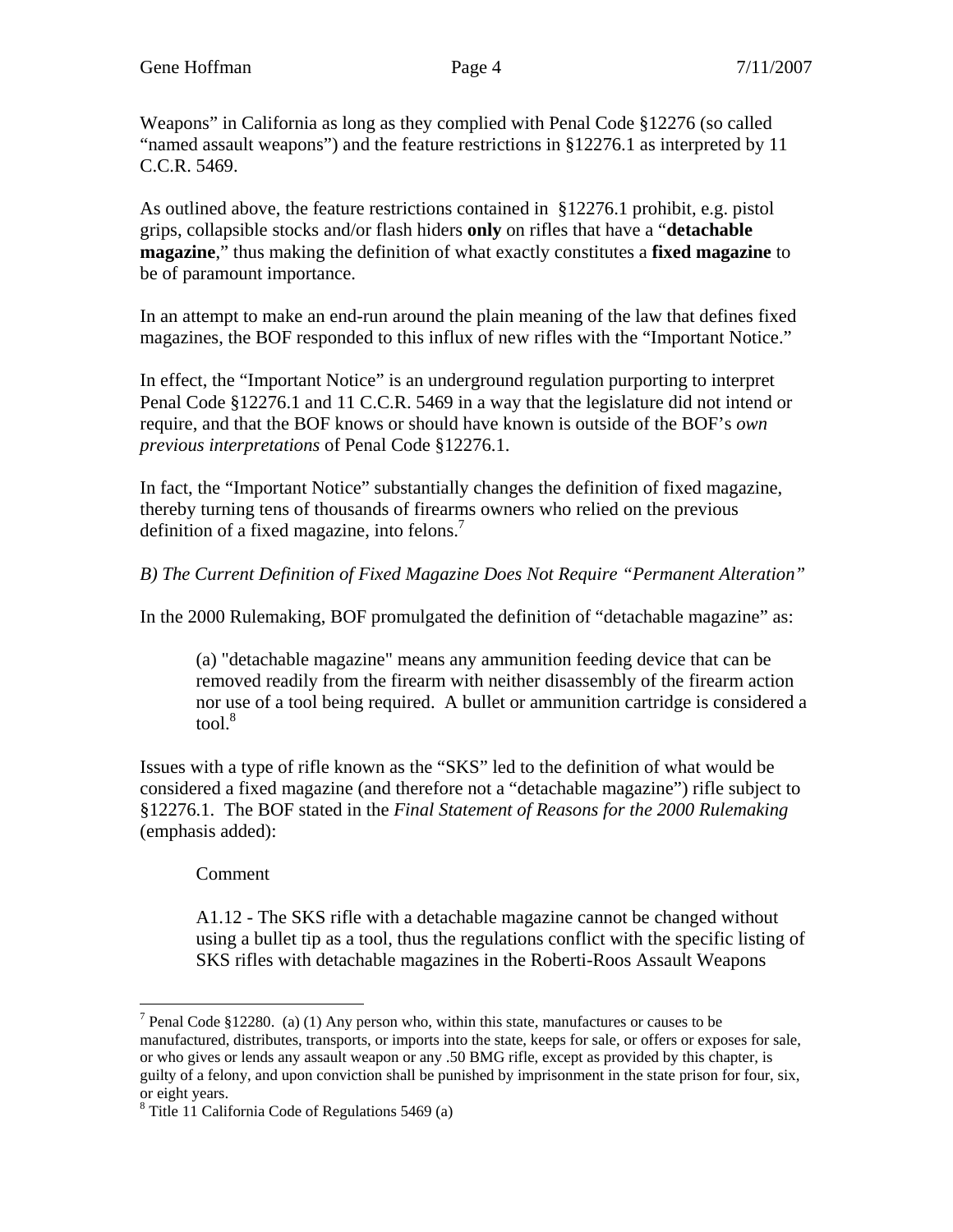Control Act. DOJ has no authority to contradict existing law.

Response

The Department disagrees with the comment because any magazine that requires the use of a bullet or any other tool for its removal is a **fixed magazine**, not a detachable magazine. The SKS with a true detachable magazine does not require a bullet or any other tool to remove and is a controlled assault weapon under Penal Code section 12276. Identifying a bullet as a tool allows for the proper categorization of an SKS with a fixed magazine. **Therefore, the SKS referred to in the comment has a fixed, not detachable magazine**. [9](#page-6-0)

There is no requirement in either Penal Code §12276.1 or 11 C.C.R. 5469 that a rifle with a fixed magazine be **permanently altered** in any way. Quite the opposite is true, in fact. As outlined above, the BOF has clearly stated that rifles that required merely the use of a "bullet tip" to remove the magazine were nonetheless classified as having a fixed magazine.

Furthermore, if the intent of the legislature was to require that rifles be "**permanently altered,**" the statutory language would have said so. However, the statutory plain language of SB-23 makes no mention of "permanently altered" in §12276.1 (a)<sup>10</sup>.

In the *Final Statement of Reasons for the 2000 Rulemaking* the BOF itself reiterated that that modifications to semiautomatic rifles did not need to be "permanent:"

Comment

C5.04 - The firearm should have to be **permanently modified** so that it lacks the capacity to accept a detachable magazine or any of the offensive features in order for the Department to accept cancellation of a registration.

Response

The Department disagrees with the comment. Registration cancellation is not exclusive to modification of the firearm, **nor does the Department believe permanent modification** is required.<sup>[11](#page-6-2)</sup>

(emphasis added)

<span id="page-6-0"></span><sup>&</sup>lt;u>.</u> <sup>9</sup> Final Statement of Reasons for the 2000 Rulemaking, [http://ag.ca.gov/firearms/regs/fsor.pdf,](http://ag.ca.gov/firearms/regs/fsor.pdf) Attachment A pg. 2.

<span id="page-6-1"></span><sup>&</sup>lt;sup>10</sup> Compare that with the definitions applicable to "large-capacity magazines" passed concurrently in SB-23; §12276.1. (d) (2) "Capacity to accept more than 10 rounds" shall mean capable of accommodating more than 10 rounds, but shall not be construed to include a feeding device that has been permanently altered so that it cannot accommodate more than 10 rounds.

<span id="page-6-2"></span> $11$  Ibid. Attachment A pg. 36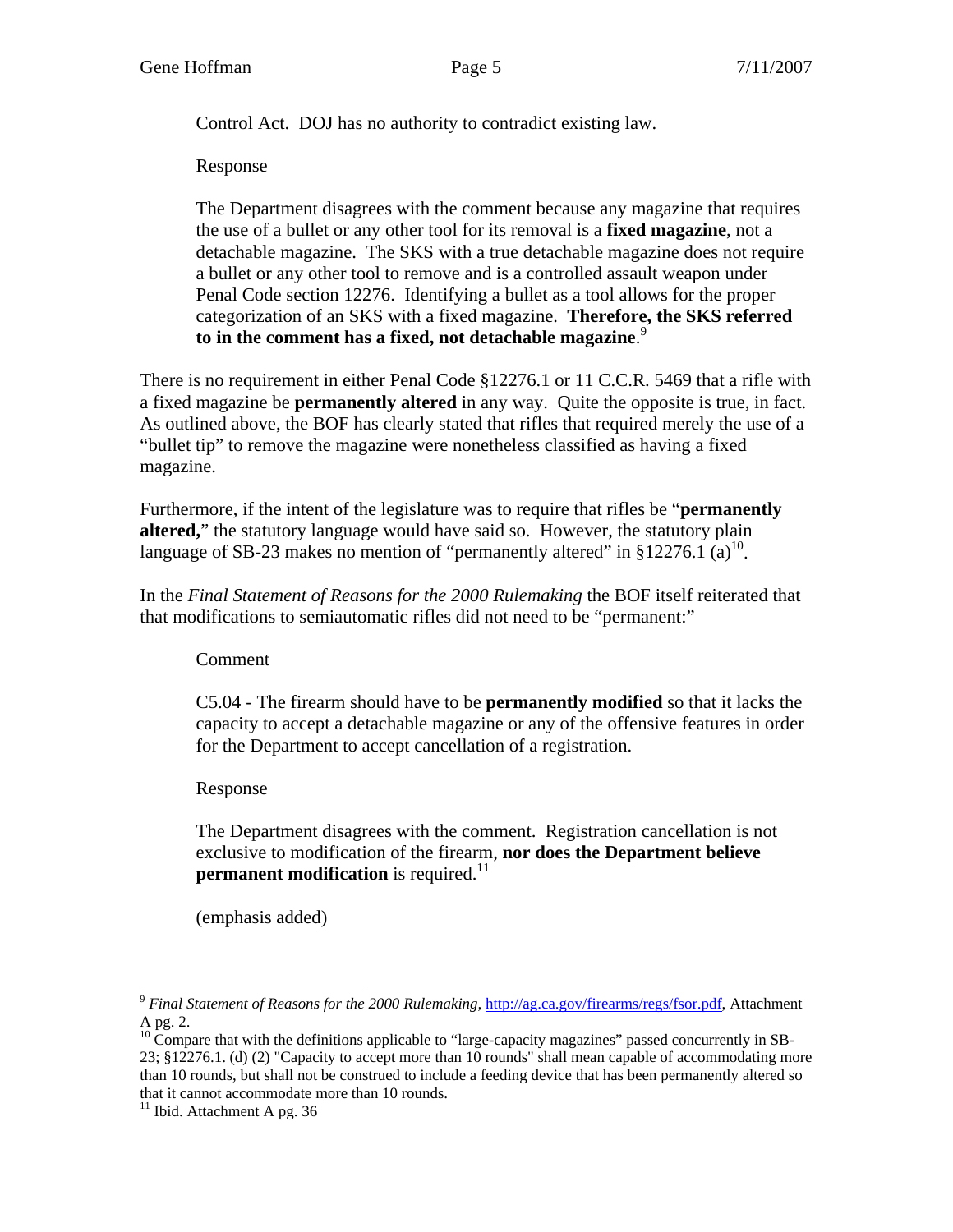<span id="page-7-0"></span>Paragraphs 3 and 4 of the "Important Notice" now purport to interpret both Penal Code §12276.1 (a) (1) and 11 C.C.R. 5469 by adding a new test of whether a modification to a rifle is **temporary** or **permanent** to the test of whether a rifle has a detachable magazine (and is therefore regulated by Penal Code §12276.1).

Paragraphs 3 and 4 of the "Important Notice" state:

Law enforcement officials, firearm dealers and the public should be aware that semiautomatic centerfire rifles that are **modified to be temporarily incapable of accepting detachable magazines, but can be restored to accommodate** detachable magazines, are assault weapons if they have any of the features listed in  $$12276.1(a)(1)$ . The Department intends to exercise its power pursuant to Penal Code section 12276.5(i) to adopt regulations as "necessary or proper to carry out the purposes and intent" of California law to ban assault weapons in the state.

Individuals who own firearms that meet the generic definition of assault weapons banned by SB 23 must do one of the following in order to comply with existing law: remove the features, sell the firearm (without the features), or **permanently alter** the firearm so that it cannot accept a detachable magazine.

(emphasis added)

This is the **exact opposite** of what the BOF has earlier stated in the Final Statement of Reasons for the 2000 Rulemaking, and is in direct conflict with the law as written.

It is black letter law that an administrative agency may not alter, extend, limit, or enlarge a statute that it administers (*First Industrial Loan Co. v. Daugherty* (1945) 26 Cal.2d 545, 550.) The BOF's attempt to add a new test of whether a rifle is "**temporarily incapable**" of accepting a detachable magazine (vs. "**permanently altered**") is thus an impermissible attempt to enlarge the number and types of rifles controlled by Penal Code  $§12276.1$  and  $§12280(a)(1)$ &(2) while directly contradicting existing law and previous BOF opinions.

Therefore, [th](#page-7-0)e "Important Notice" should be removed from BOF's website and no further attempt to issue or enforce a new definition of rifles controlled by Penal Code §12276.1 should be attempted without opening a new APA compliant proposed regulation process.

**6. The petition raises an issue of considerable public importance requiring prompt resolution.**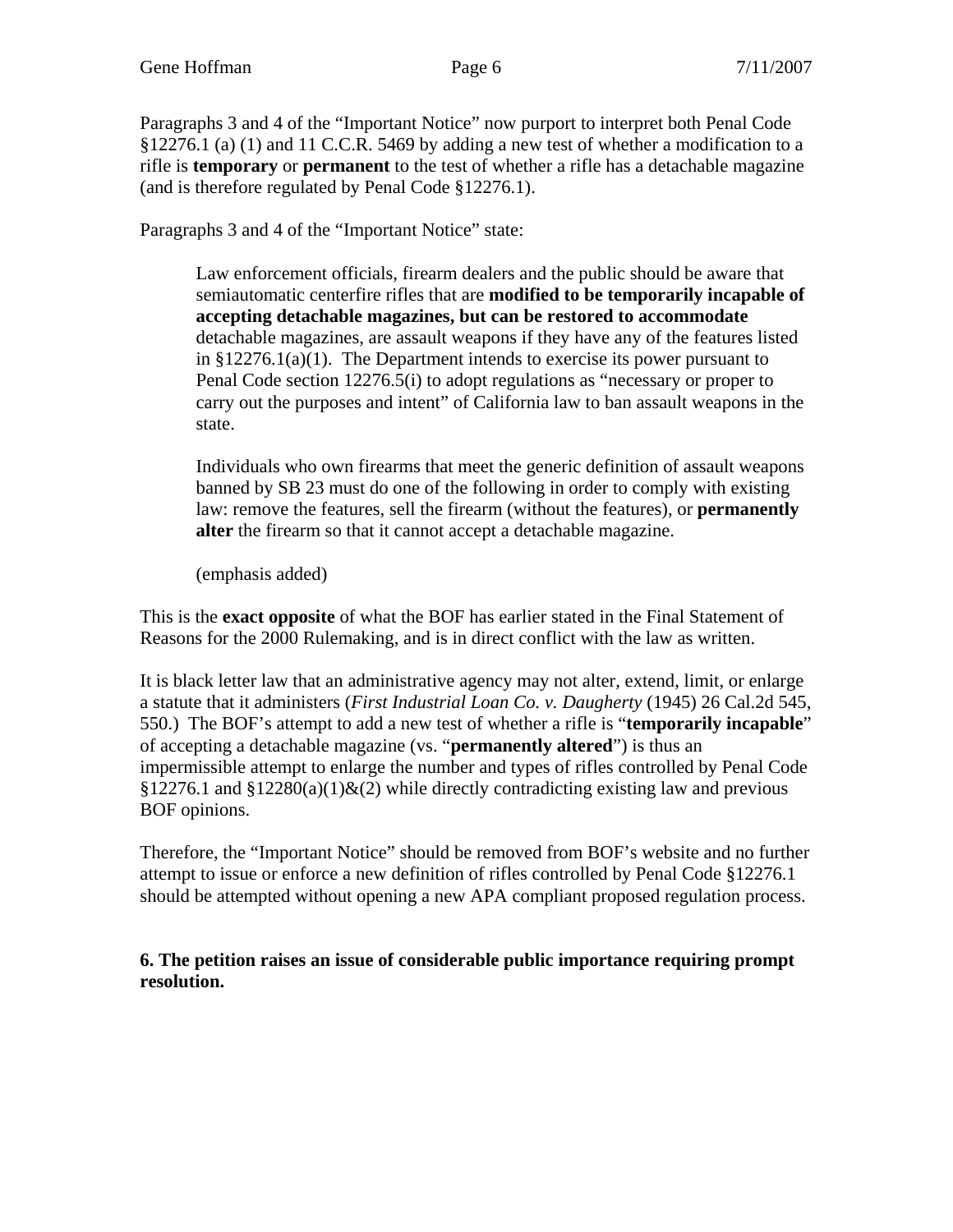Various estimates place the number of newly imported semiautomatic centerfire rifles during the past 18 months at between  $30,000$  to more than  $50,000$  rifles<sup>13</sup>. Owners and sellers of these rifles are now unclear whether they can simply follow the law **as written** in the Penal Code and the C.C.R. or whether they have to take **additional and expensive steps** to modify their rifles comply with the law. Some rifle owners already have been arrested and their cases have taken additional time and expense for both citizens and District Attorneys to resolve due to confusion caused by the BOF's underground regulation of Penal Code §12276.1 (a) (1) and 11 C.C.R. 5469.<sup>14</sup>

Of additional concern are the rifle owners who relied upon the 2000 Rulemaking to clarify whether they actually had to register their rifles as assault weapons based on the definition in 11 CCR, Section 5469 (a)<sup>15</sup>. Those who took the plain language of the law to mean that they did not have to permanently alter their rifle did not take the opportunity to register during the limited window of time in 2000, as they thought their rifles were exempt (since those rifles had a fixed magazine).

They now are in a constitutionally difficult position as they are either unintentional felons or are forced by the BOF's underground regulation to make permanent and expensive changes to their property (and be deprived thereof in contravention to their  $5<sup>th</sup>$ Amendment rights and their right to be free from "*ex-post-facto*" law).

As outlined above, the "Important Notice" most certainly meets the criteria of an underground regulation. The "Important Notice" specifically and directly contradicts existing law. The "Important Notice" contradicts the BOF's own legitimately adopted regulations and previous statutory interpretation.

Furthermore, should the "Important Notice" be enforced, it contradicts individual rights under both the Federal Constitution and the Constitution of the State of California, and turns thousands of otherwise law-abiding California citizens into felons.

#### **7. Attachments**

Exhibit A hereto is a true and correct copy of the "Important Notice" available from: <http://ag.ca.gov/firearms/forms/pdf/AWpolicyrev4.pdf> .

#### **8. Certification**

I certify that I have submitted a copy of this petition and all its attachments to:

<span id="page-8-0"></span><sup>&</sup>lt;u>.</u> <sup>13</sup> See [http://www.recordnet.com/apps/pbcs.dll/article?AID=/20060410/NEWS01/604100333,](http://www.recordnet.com/apps/pbcs.dll/article?AID=/20060410/NEWS01/604100333) and [http://www.leginfo.ca.gov/pub/05-06/bill/asm/ab\\_2701-](http://www.leginfo.ca.gov/pub/05-06/bill/asm/ab_2701-2750/ab_2728_cfa_20060829_231230_asm_floor.html)

<span id="page-8-2"></span><span id="page-8-1"></span>

 $\frac{2750/ab_2728_c \text{fa}_20060829_231230_a \text{sm}\_ \text{floor.html}}{1^4 \text{See for example } \text{People } v. \text{ Matthew Corwin, Case No. GA069547, Los Angeles Superior Court}^{15} \text{Title 11 CCR 5469, "detachable magazine" means any ammonition feeding device that can be removed.}$ readily from the firearm with neither disassembly of the firearm action nor use of a tool being required. A bullet or ammunition cartridge is considered a tool…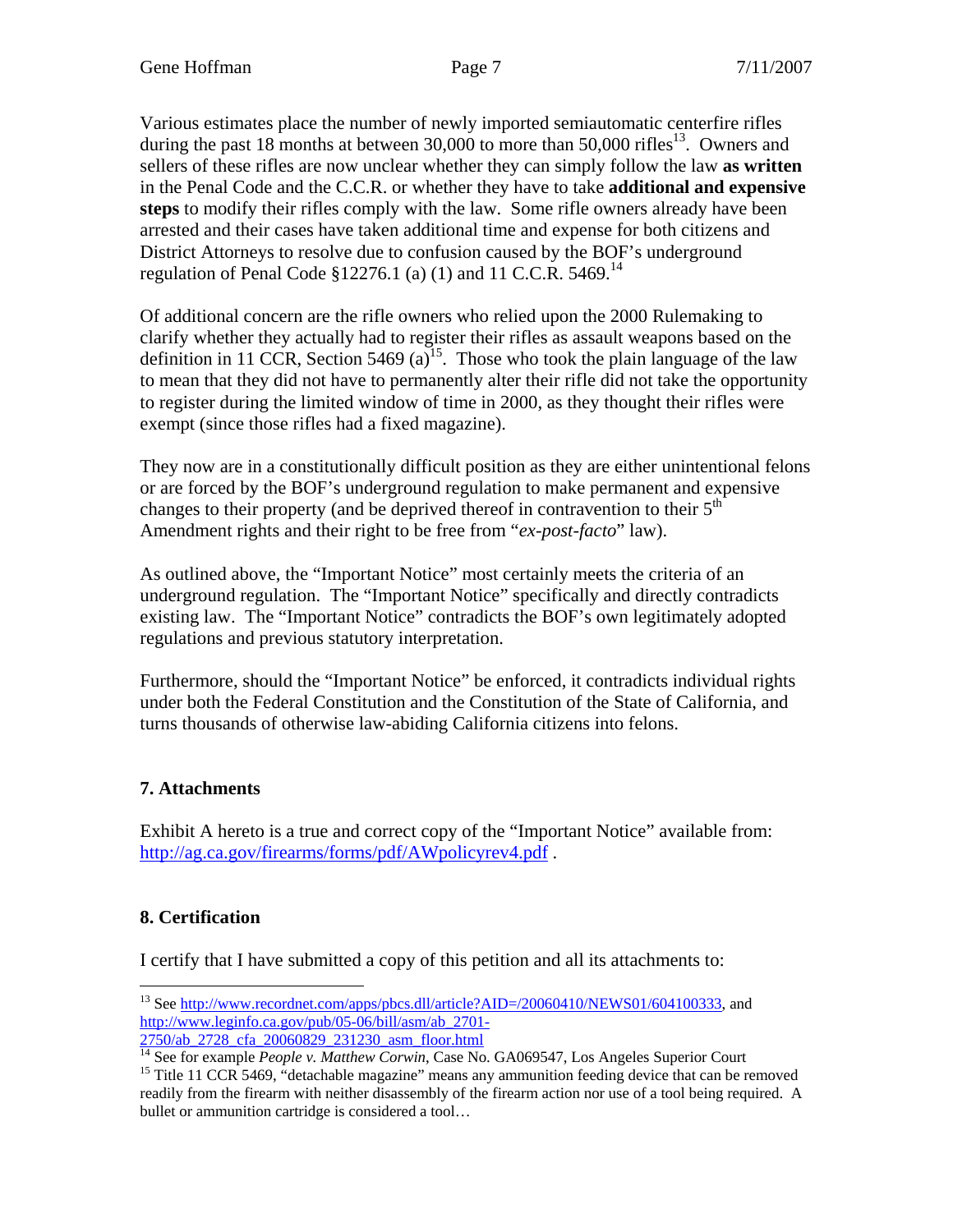William Cid Director Bureau of Firearms 4949 Broadway Sacramento, CA 95820 916-263-4887

I certify that all of the above information is true and correct to the best of my knowledge.

Gene Hoffman, Jr.

 $\frac{J_{\text{S}}}{\text{E}}$  Hoffman, Jr. Date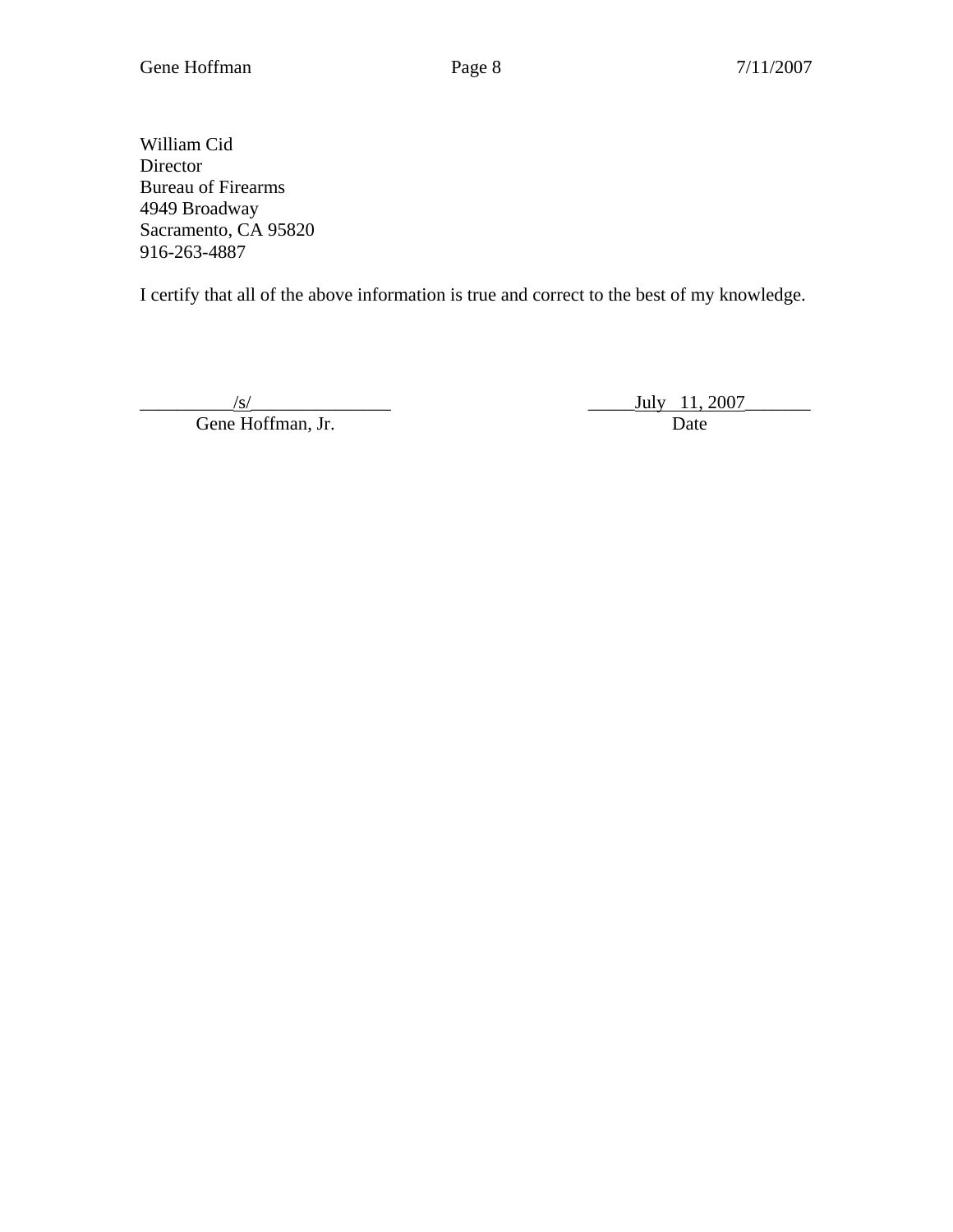# **ATTACHMENT A**